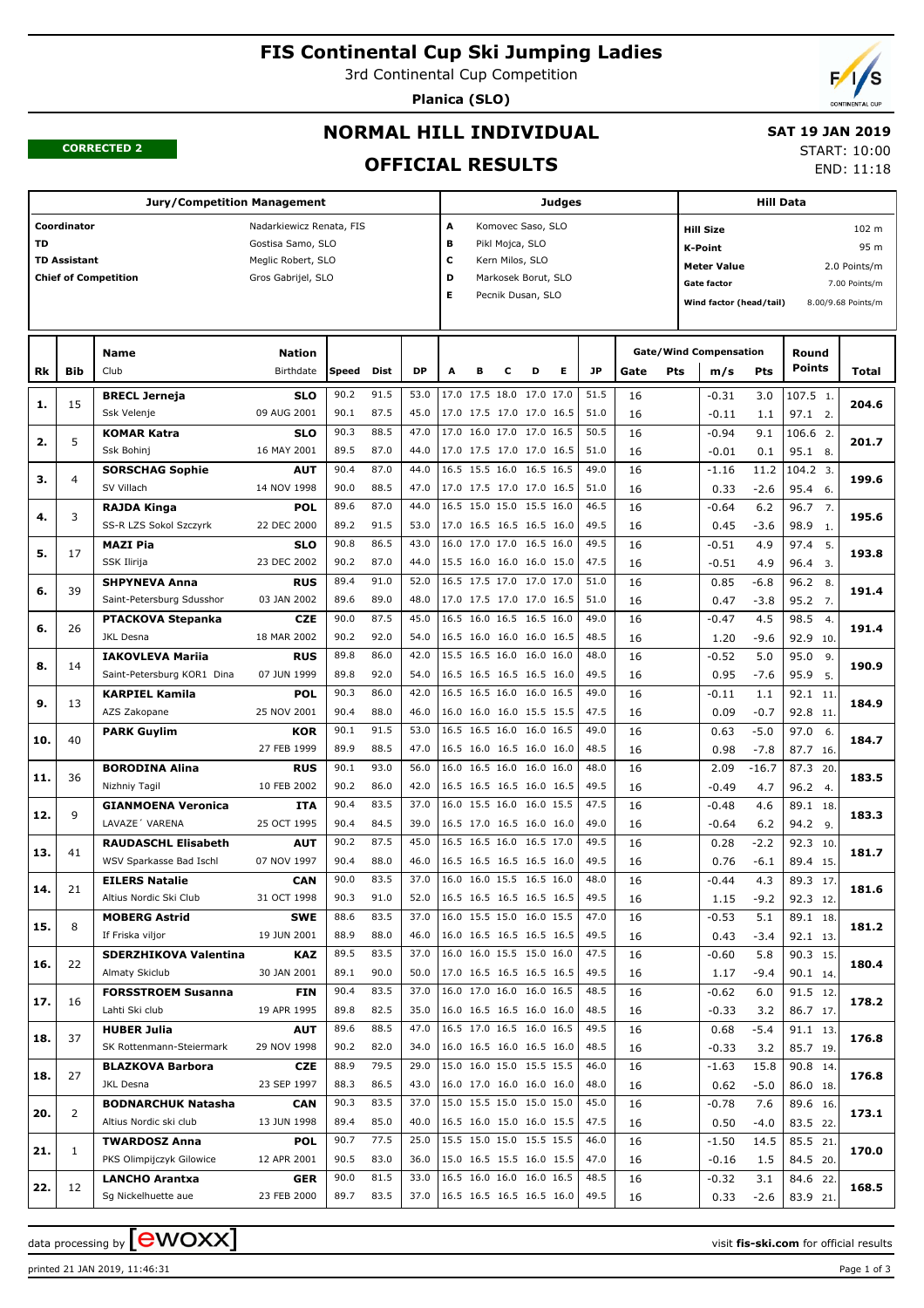# **FIS Continental Cup Ski Jumping Ladies**

3rd Continental Cup Competition

**Planica (SLO)**



END: 11:18

#### **CORRECTED 2**

# **NORMAL HILL INDIVIDUAL**

## **SAT 19 JAN 2019** START: 10:00

## **OFFICIAL RESULTS**

|     |            | <b>Name</b>                | <b>Nation</b> |       |             |           |   |   |   |                          |   |           |      |            | <b>Gate/Wind Compensation</b> |            | Round         |       |
|-----|------------|----------------------------|---------------|-------|-------------|-----------|---|---|---|--------------------------|---|-----------|------|------------|-------------------------------|------------|---------------|-------|
| Rk  | <b>Bib</b> | Club                       | Birthdate     | Speed | <b>Dist</b> | <b>DP</b> | A | в | c | D                        | Е | <b>JP</b> | Gate | <b>Pts</b> | m/s                           | <b>Pts</b> | <b>Points</b> | Total |
|     | 35         | <b>ELLMAUER Katharina</b>  | <b>AUT</b>    | 90.3  | 84.5        | 39.0      |   |   |   | 16.5 16.0 16.5 16.5 16.0 |   | 49.0      | 16   |            | 0.91                          | $-7.3$     | 80.7<br>25.   |       |
| 23. |            | WSV Bad Ischl-NTS-Oberoes  | 01 AUG 2000   | 90.3  | 82.0        | 34.0      |   |   |   | 16.0 16.0 16.0 16.5 16.0 |   | 48.0      | 16   |            | $-0.06$                       | 0.6        | 82.6<br>23.   | 163.3 |
| 24. | 38         | <b>RAUTIONAHO Jenny</b>    | <b>FIN</b>    | 88.5  | 84.0        | 38.0      |   |   |   | 16.5 17.5 16.5 16.5 16.5 |   | 49.5      | 16   |            | 0.93                          | $-7.4$     | 80.1<br>26.   | 160.5 |
|     |            | Ounasyaaran Ski club       | 26 JUL 1996   | 87.5  | 81.5        | 33.0      |   |   |   | 16.5 15.5 16.5 16.5 16.0 |   | 49.0      | 16   |            | 0.20                          | $-1.6$     | 80.4 24.      |       |
| 25. | 25         | <b>PROKOPIEVA Kristina</b> | <b>RUS</b>    | 88.9  | 74.5        | 19.0      |   |   |   | 15.0 16.5 15.0 15.5 15.5 |   | 46.0      | 16   |            | $-1.66$                       | 16.1       | 81.1<br>23.   | 159.2 |
|     |            | Sdushor Aist uor1          | 16 JUL 2000   | 89.0  | 81.0        | 32.0      |   |   |   | 15.5 16.0 15.0 15.5 15.5 |   | 46.5      | 16   |            | 0.05                          | $-0.4$     | 78.1<br>25.   |       |
| 26. | 20         | <b>VOROS Virag</b>         | <b>HUN</b>    | 90.3  | 79.0        | 28.0      |   |   |   | 15.0 14.5 15.0 15.0 15.0 |   | 45.0      | 16   |            | $-0.83$                       | 8.0        | 81.0<br>24.   | 154.5 |
|     |            | Koszegi SE                 | 12 JUL 1999   | 90.3  | 79.5        | 29.0      |   |   |   | 16.0 15.5 15.0 16.0 16.0 |   | 47.5      | 16   |            | 0.38                          | $-3.0$     | 73.5 28.      |       |
| 27. | 18         | <b>KREPELKOVA Marta</b>    | <b>CZE</b>    | 89.7  | 79.0        | 28.0      |   |   |   | 16.0 16.0 15.5 15.5 15.5 |   | 47.0      | 16   |            | $-0.26$                       | 2.5        | 77.5<br>27    | 151.5 |
|     |            | Ski Klub Harrachov         | 18 JUN 1991   | 89.5  | 78.0        | 26.0      |   |   |   | 15.5 15.5 15.5 15.5 16.0 |   | 46.5      | 16   |            | $-0.15$                       | 1.5        | 74.0<br>27    |       |
| 28. | 11         | <b>KUEBLER Pia Lilian</b>  | <b>GER</b>    | 89.1  | 75.0        | 20.0      |   |   |   | 15.5 15.5 15.5 15.5 15.5 |   | 46.5      | 16   |            | $-0.77$                       | 7.5        | 74.0<br>28.   | 149.1 |
|     |            | Sv Zschopau                | 08 OCT 2002   | 88.7  | 76.5        | 23.0      |   |   |   | 16.0 15.5 16.0 16.0 15.5 |   | 47.5      | 16   |            | $-0.48$                       | 4.6        | 75.1 26.      |       |
| 29. | 6          | <b>SHISHKINA Veronika</b>  | <b>KAZ</b>    | 88.9  | 78.0        | 26.0      |   |   |   | 14.0 15.0 14.0 14.5 14.5 |   | 43.0      | 16   |            | $-0.48$                       | 4.6        | 73.6<br>29.   | 146.2 |
|     |            | Almaty Ski club            | 18 AUG 2003   | 88.6  | 74.0        | 18.0      |   |   |   | 15.5 16.0 16.0 15.5 15.5 |   | 47.0      | 16   |            | $-0.79$                       | 7.6        | 72.6<br>29.   |       |

|     |    | Not qualified for final round  |             |      |      |         |                                    |     |     |      |    |         |        |      |
|-----|----|--------------------------------|-------------|------|------|---------|------------------------------------|-----|-----|------|----|---------|--------|------|
| 30. | 34 | <b>BELSHAW Annika</b>          | <b>USA</b>  | 89.3 | 79.0 | 28.0    | 16.0 15.0 16.0 16.0 16.0           |     |     | 48.0 | 16 | 0.36    | $-2.9$ | 73.1 |
|     |    | Steamboat Springs winter spor  | 13 JUN 2002 |      |      |         |                                    |     |     |      |    |         |        |      |
| 31. | 24 | <b>KINDLIMANN Rea</b>          | <b>SUI</b>  | 89.7 | 76.0 | 22.0    | 15.0 16.0 15.0 15.0 16.0           |     |     | 46.0 | 16 | $-0.13$ | 1.3    | 69.3 |
|     |    | Am Bachtel wald                | 04 OCT 2002 |      |      |         |                                    |     |     |      |    |         |        |      |
| 32. | 23 | <b>REPINC ZUPANCIC Jerneja</b> | <b>SLO</b>  | 89.9 | 84.5 | 39.0    | 8.0 10.5 8.0                       | 9.0 | 8.5 | 25.5 | 16 | $-0.02$ | 0.2    | 64.7 |
|     |    | Nsk Trzic fmg                  | 27 OCT 2002 |      |      |         |                                    |     |     |      |    |         |        |      |
| 33. | 10 | <b>MARKUTA Katja</b>           | <b>SLO</b>  | 89.3 | 74.5 | 19.0    | 15.5 14.5 14.5 15.5 16.0           |     |     | 45.5 | 16 | 0.12    | $-1.0$ | 63.5 |
|     |    | Sk Triglav kranj               | 17 JAN 2001 |      |      |         |                                    |     |     |      |    |         |        |      |
| 34. | 32 | <b>HOFFMANN Anna</b>           | <b>USA</b>  | 88.8 | 74.0 | 18.0    | 15.5 14.5 14.5 13.5 15.5           |     |     | 44.5 | 16 | 0.31    | $-2.5$ | 60.0 |
|     |    | Blackhawk Ski Club             | 28 MAR 2000 |      |      |         |                                    |     |     |      |    |         |        |      |
| 35. | 33 | <b>JONES Paige</b>             | <b>USA</b>  | 89.0 | 73.0 | 16.0    | 15.5 14.5 14.0 15.0 15.5           |     |     | 45.0 | 16 | 0.36    | $-2.9$ | 58.1 |
|     |    | Park City Ski and Snowboard    | 30 AUG 2002 |      |      |         |                                    |     |     |      |    |         |        |      |
| 36. | 31 | <b>MACUGA Samantha</b>         | <b>USA</b>  | 88.9 | 67.0 | 4.0     | 14.0 14.0 14.0 14.0 14.5           |     |     | 42.0 | 16 | $-0.45$ | 4.4    | 50.4 |
|     |    | Womens Ski Jumping USA         | 17 FEB 2001 |      |      |         |                                    |     |     |      |    |         |        |      |
| 37. | 29 | <b>HERASYMIUK Vitalina</b>     | <b>UKR</b>  | 90.2 | 67.0 | 4.0     | 13.5 13.5 13.5 14.0 15.0           |     |     | 41.0 | 16 | $-0.15$ | 1.5    | 46.5 |
|     |    | Kremenets Ski school           | 10 OCT 2003 |      |      |         |                                    |     |     |      |    |         |        |      |
| 38. | 30 | <b>TUKHTAEVA Alina</b>         | <b>KAZ</b>  | 90.1 | 63.0 | $-4.0$  | 14.0 14.0 13.5 14.0 15.0           |     |     | 42.0 | 16 | $-0.86$ | 8.3    | 46.3 |
|     |    | Almaty Ski club                | 15 AUG 2001 |      |      |         |                                    |     |     |      |    |         |        |      |
| 39. | 28 | <b>PEKHA Dayana</b>            | <b>KAZ</b>  | 88.7 | 59.5 | $-11.0$ | $13.0$ 14.0 13.5 13.5 14.5         |     |     | 41.0 | 16 | $-1.04$ | 10.1   | 40.1 |
|     |    | Almaty Ski club                | 06 APR 2001 |      |      |         |                                    |     |     |      |    |         |        |      |
| 40. | 19 | <b>STEFANUTA Bianca Elena</b>  | <b>ROU</b>  | 89.1 | 57.0 |         | $-16.0$   14.0 13.0 13.5 14.5 14.5 |     |     | 42.0 | 16 | $-0.56$ | 5.4    | 31.4 |
|     |    | <b>CSU Brasov</b>              | 21 MAY 1998 |      |      |         |                                    |     |     |      |    |         |        |      |

| <b>Disqualified</b> |                  |                                |  |  |  |  |  |  |  |  |  |
|---------------------|------------------|--------------------------------|--|--|--|--|--|--|--|--|--|
| <b>Bib</b>          | <b>Name</b>      | Reason                         |  |  |  |  |  |  |  |  |  |
|                     | JENCOVA Veronika | ICR441.3 age-group regulations |  |  |  |  |  |  |  |  |  |

| <b>Weather Information</b> |          |      |      |                 |              |        |     |  |  |  |  |  |  |
|----------------------------|----------|------|------|-----------------|--------------|--------|-----|--|--|--|--|--|--|
|                            |          | Snow | Air  | <b>Humidity</b> | Wind $[m/s]$ |        |     |  |  |  |  |  |  |
|                            | Weather  | [°C] | [°C] | [%]             | Min          | Avg    | Max |  |  |  |  |  |  |
| 1st round                  | overcast | -3   | -4   | 83              | $-1.6$       | $-0.2$ | 2.0 |  |  |  |  |  |  |
| 2nd round                  | overcast | -3   | -4   | 79              | $-0.7$       | 0.1    | 1.2 |  |  |  |  |  |  |

data processing by **CWOXX**  $\blacksquare$ 

printed 21 JAN 2019, 11:46:31 Page 2 of 3